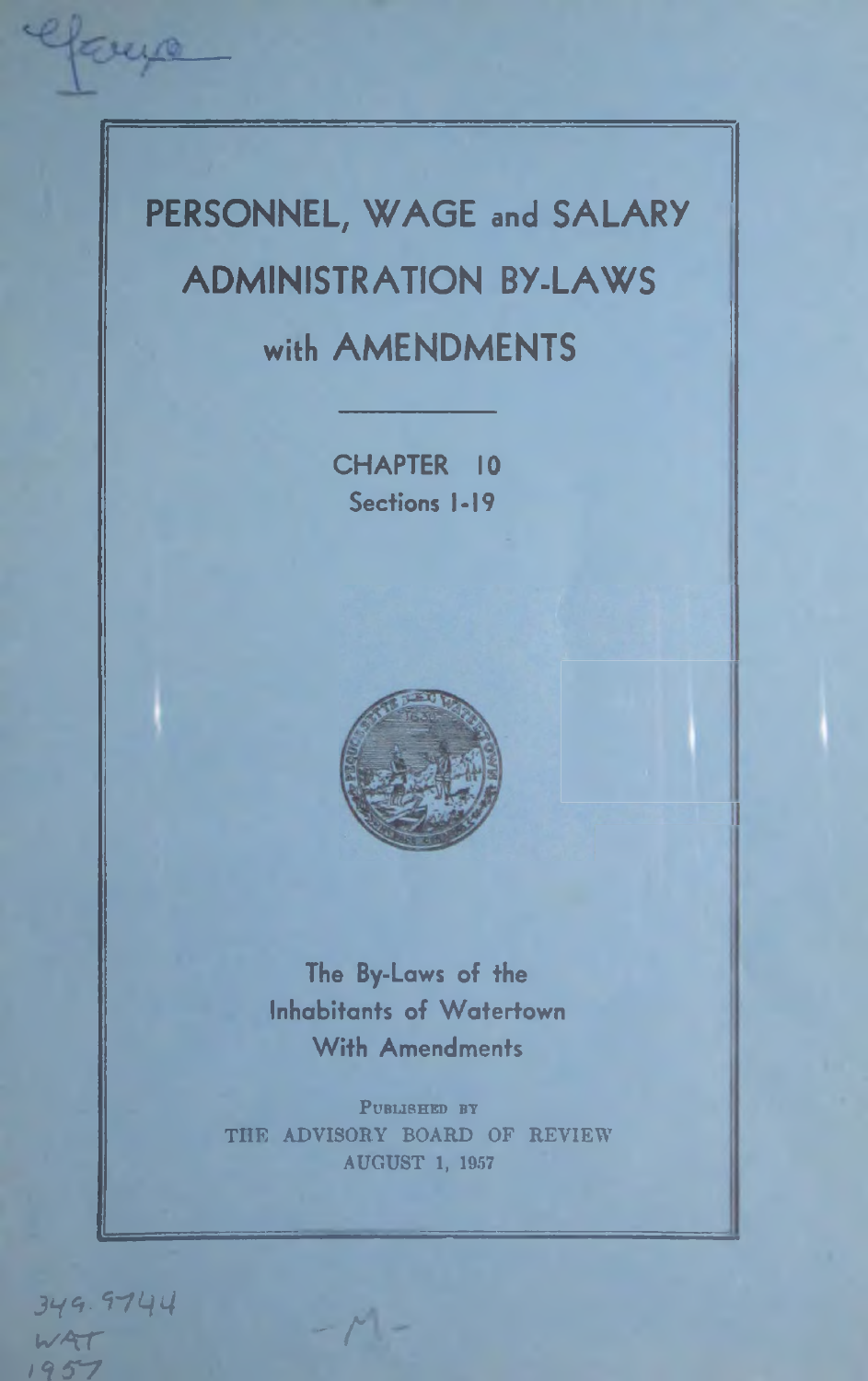## **ADJOURNED ANNUAL MEETING**

# **April 13, 1949**

#### Article 26

On motion duly made and seconded, it was VOTED: Pursuant to the authority contained in Section 108A of Chapter 41 of the General Laws to amend the By-Laws of the Town by adding thereto Chapter 10, Section 1-14 inclusive to be titled "Personnel, Wage and Salary Administration," as follows:

# **CHAPTER 10**

# **Personnel, W age and Salary Administration**

A By-Law governing the adoption of the Classification and Com pensation plans for positions in the Town service.

#### SECTION 1—Compensation of Officers and Employees.

Subject to the provisions of this by-law the salary or compensation of employees of the Town shall be established.

#### SECTION 2—Adoption of Classification Plan.

That the classification and standardization of all positions in the town service as contemplated and adopted by the Civil Service Commission, with such amendments or changes as may be made thereto, be and the same are hereby adopted as the classification plan for all positions in the town service. The titles of the classes of positions named shall forthwith become the official titles of every position allocated to the respective classes and shall be used on all payrolls, budget estimates and official records and reports relating to such positions.

#### SECTION 3—Adoption of Compensation Plan.

That the salary and wage schedules for the respective classes of positions as arranged under appropriate services of the classification plan and set forth in the following sections, with such amendments as may be made thereto from time to time by the Town Meeting, be and the same are hereby adopted and shall constitute the "COMPENSATION PLAN." Said "COMPENSATION PLAN" establishing the standard salary schedules is, in words, letters, and numerals, as hereafter follows.

#### SECTION 4—Salary Schedules for Positions in the Administrative and Clerical Service:

"That the following salary schedules for positions in the Administrative and Clerical Service and the same are hereby ndopted as the standard salary schedules for all such positions in the town service: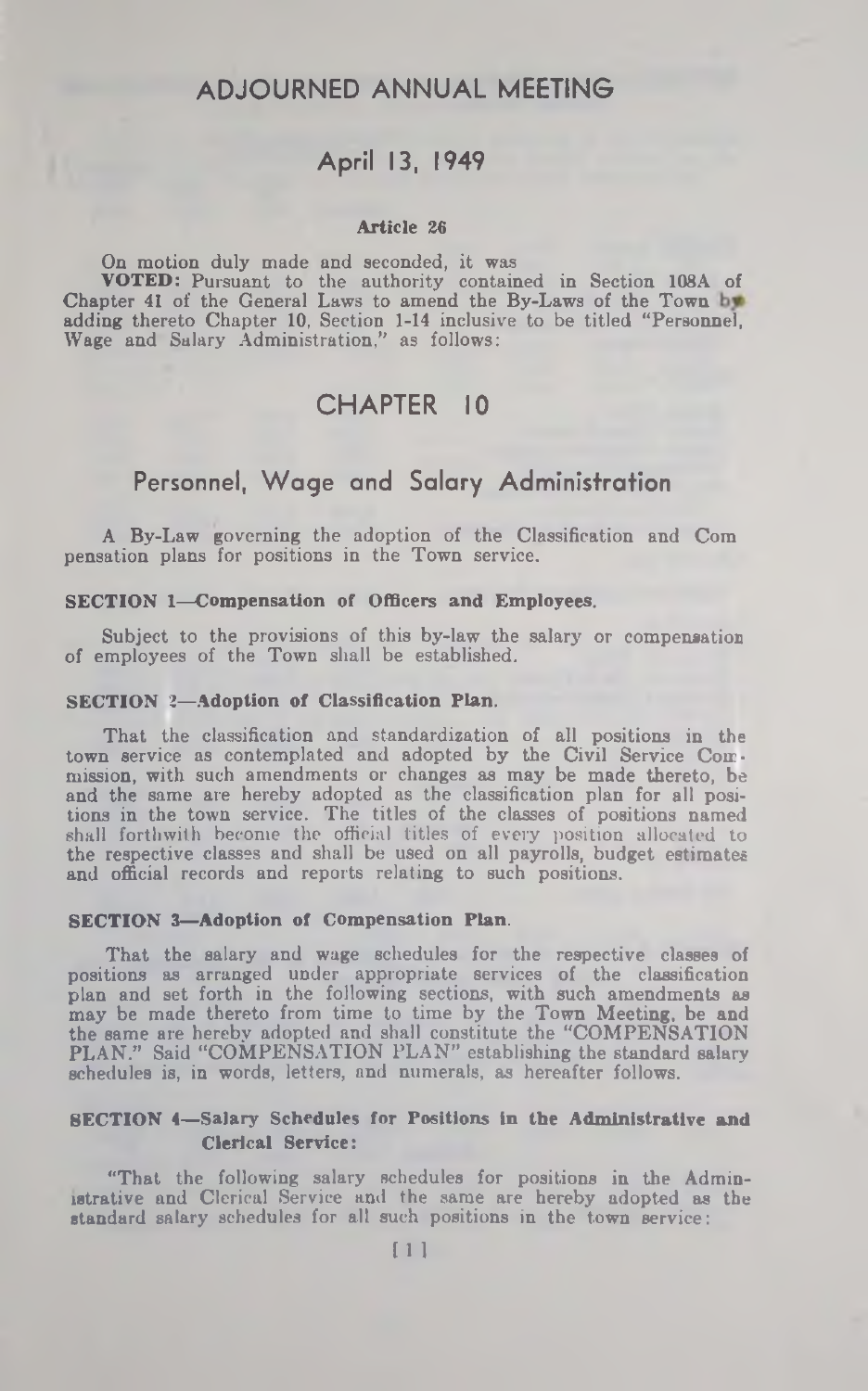## SECTION 4—Salary Schedules (or Positions in the Administrative and Clerical Service:

|                                                                                                             | Standard Basic Balary<br>Intermediate Range |                                  |                                  |                                             |  |
|-------------------------------------------------------------------------------------------------------------|---------------------------------------------|----------------------------------|----------------------------------|---------------------------------------------|--|
|                                                                                                             | Minimum                                     | After<br>1st<br>Year             | <b>After</b><br>2nd<br>Year      | Maximum<br>After<br>3rd<br>Year             |  |
| <b>GRADE 3-A</b>                                                                                            | 2470                                        |                                  |                                  | 30-3                                        |  |
| Junior Clerk<br>Junior Clerk-Typist<br>۵<br>Junior Clerk-Stenographer<br>Clerk-Cashier                      | 2,490<br>2,490<br>2.490<br>2.490            | 2,620<br>2.620<br>2,620<br>2,620 | 2.760<br>2.760<br>2,760<br>2.760 | 2,890<br>2,890<br>2,890<br>2.890            |  |
| <b>GRADE 4</b>                                                                                              | 2090                                        |                                  |                                  |                                             |  |
| Senior Clerk<br>$Clerk-Typist$<br>Senior<br>Senior Clerk-Stenographer<br>Senior-Clerk-Typist-Billing        | 2,890<br>2,890<br>2.890<br>2.890            | 3.030<br>3,030<br>3.030<br>3.030 | 3.160<br>3.160<br>3,160<br>3,160 | 3,300<br>3.300<br>3,300<br>3.300            |  |
| Machine Operator<br>Transcribing Machine Operator                                                           | 2,890<br>2,890                              | 3.030<br>3,030                   | 3.160<br>3,160                   | 3,300<br>3,300                              |  |
| GRADE 5-A                                                                                                   |                                             |                                  |                                  |                                             |  |
| Permanent Assistant Registrar                                                                               | 3,300                                       | 3,430                            | 3,570                            | 3,700                                       |  |
| GRADE 6                                                                                                     |                                             |                                  |                                  |                                             |  |
| Principal Clerk<br>.<br>Principal Clerk-Typist<br>Principal Clerk-Stenographer<br>Confidential Secretary to | 3,450<br>3,450<br>3,450                     | 3,590<br>3.590<br>3,590          | 3,720<br>3.720<br>3.720          | 3.860<br>3.860<br>3.860                     |  |
| $\operatorname{Selectmen}$<br>and the components of the components                                          | 3,450                                       | 3,590                            | 3,720                            | 3.860                                       |  |
| Minimura                                                                                                    | After<br>1st<br>Year                        | After<br>2nd<br>Year             | After<br>3rd<br>Year             | Maximum<br>After<br>4 <sub>th</sub><br>Year |  |
| <b>GRADE 11</b>                                                                                             |                                             |                                  |                                  |                                             |  |
| Purchasing Agent<br>5,100                                                                                   | 5,460                                       | 5,820                            | 6.170                            | 6,530                                       |  |

## SECTION 5-Salary Schedules for Positions in the Agriculture (Including Conservation) Service:

"That the following salary schedules for positions in the Agriculture (including Conservation) Service and the same are hereby adopted as the standard salary schedules for all such positions in the town service:

|                                    | Minimum                                         | After<br>1st<br>Year | After<br>2nd<br>Year | After<br>3rd<br>Year | Maximum<br>After<br>4 <sub>th</sub><br>Year |
|------------------------------------|-------------------------------------------------|----------------------|----------------------|----------------------|---------------------------------------------|
| <b>GRADE 8</b><br>Forestry Foreman | 3.860                                           | 4.060                | 4.260                | 4.460                | 4.680                                       |
|                                    | the contract of the contract of the contract of |                      |                      |                      |                                             |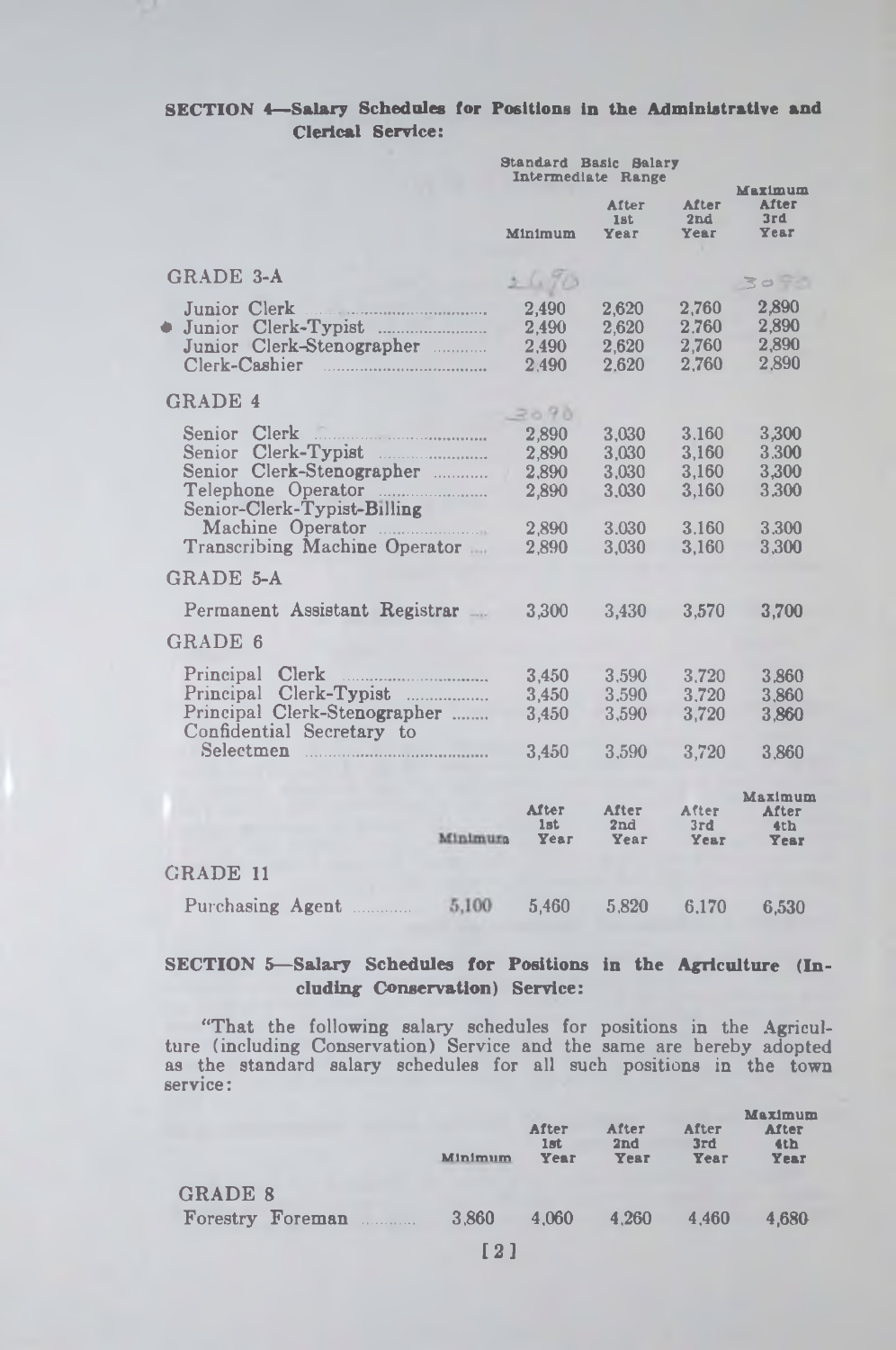#### SECTION 6—Salary Schedules for Positions in the Custodian (including Domestic) Service:

"That the following salary schedules for positions in the Custodian (including Domestic) Service and the same are hereby adopted as the standard salary schedules for all such positions in the town service:

|                                                           | Minimum                 | After<br>1st<br>Year    | After<br>2nd<br>Year    | After<br>3rd<br>Year    | Maximum<br>After<br>4th<br>Year        |
|-----------------------------------------------------------|-------------------------|-------------------------|-------------------------|-------------------------|----------------------------------------|
| GRADE 2                                                   |                         |                         |                         |                         |                                        |
| Institution House Worker<br>Matron-Infirmary<br>Janitress | 2,150<br>2.150<br>2.150 | 2,270<br>2.270<br>2.270 | 2.380<br>2.380<br>2,380 | 2.490<br>2,490<br>2.490 | 2.600<br>2.600<br>2.600                |
|                                                           |                         | Minimum                 | After<br>1st<br>Year    | After<br>2nd<br>Year    | Maximum<br><b>After</b><br>3rd<br>Year |
| GRADE 5-B                                                 |                         |                         |                         |                         |                                        |
| Junior Building Custodian                                 |                         | 3.320                   | 3.450                   | 3.590                   | 3.720                                  |
| GRADE 6-B                                                 |                         |                         |                         |                         |                                        |
| Senior Building Custodian                                 |                         | 3,590                   | 3.720                   | 3.860                   | 3.990                                  |

SECTION 7—Salary Schedules for Positions in the Library Service

"That the folowing salary schedules for positions in the Library Service and the same are hereby adopted as the standard salary schedules for all such positions in the town service:

|                                                      |       | Minimum | After<br>1st<br>Year | After<br>2nd<br><b>Year</b> | Maximum<br>After<br>3rd<br>Yes |
|------------------------------------------------------|-------|---------|----------------------|-----------------------------|--------------------------------|
| <b>GRADE 3</b>                                       |       |         |                      |                             |                                |
| Library Assistant                                    | 2,240 | 2,380   | 2,510                | 2.650                       | 2,780                          |
| GRADE 4                                              |       |         |                      |                             |                                |
| Sub-Professional Library<br>Technician               | 2.760 | 2.890   | 3.030                | 3.160                       | 3.300                          |
| <b>GRADE 5-A</b>                                     | 276.0 |         |                      |                             |                                |
| General Assistants                                   |       | 3,300   | 3,430                | 3.570                       | 3.700                          |
| GRADE 6-B                                            |       |         |                      |                             |                                |
| Junior Department Heads 3,410                        |       | 3,540   | 3.680                | 3.810                       | 3.950                          |
| <b>GRADE 7</b>                                       |       |         |                      |                             |                                |
| Senior Department Heads                              | 3.480 | 3,680   | 3,880                | 4.080                       | 4.280                          |
| GRADE 9<br>Librarian<br>Assistant<br><b>GRADE 11</b> | 4.060 | 4,390   | 4,750                | 5,110                       | 5.460                          |
| Librarian (Chief)                                    | 5,110 | 5.460   | 5.820                | 6.170                       | 6,530                          |
|                                                      |       |         |                      |                             |                                |

131

 $\mathcal{U}(\mathbf{I})$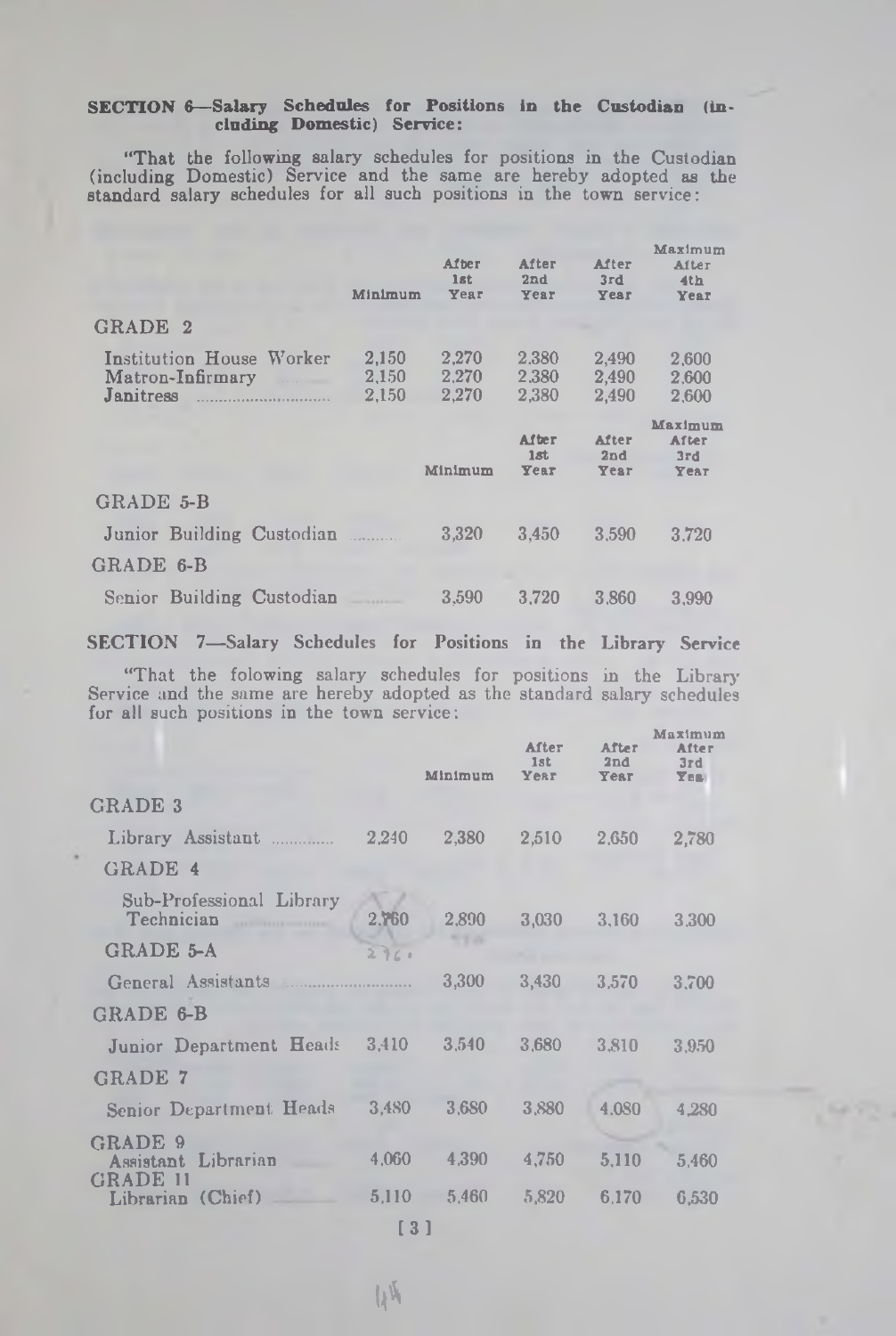Initial employment in the library service in any of the professional positions or classifications included in this section may be at rates above the minimum rate shown, when, in the judgment of the Trustees of the Free Public Library prior experience and training justifies such rate. (Voted: Art. 65, April 11, 1955)

## SECTION 8— Salary Schedules for Positions in the Engineering Service:

"That the following salary schedules for positions in the Engineering Service and the same are hereby adopted as the standard salary schedules for all such positions in the town service:

|                                                        | Minimum | After<br>1st | After<br>2nd<br>Year Year       | After<br>3rd<br>Year | Maximum<br>After<br>4th<br>Year |
|--------------------------------------------------------|---------|--------------|---------------------------------|----------------------|---------------------------------|
| <b>GRADE 6</b>                                         |         |              |                                 |                      |                                 |
| Engineering Aid-<br>Grade $1$                          |         |              | 3,320 3,450 3,590               | 3,720                | 3,860                           |
|                                                        | Minimum | 1st          | After After<br>2nd<br>Year Year | After<br>3rd<br>Year | Maximum<br>After<br>4th<br>Year |
| <b>GRADE 7</b>                                         |         |              |                                 |                      |                                 |
| Engineering Aid-                                       |         |              | 3,480 3,680 3,880 4,080         |                      | 4,280                           |
| GRADE 9                                                |         |              |                                 |                      |                                 |
| Junior Civil Engineer-<br>Grade $3$                    |         |              | 4,060 4.390 4,750 5,110         |                      | 5,460                           |
| GRADE 10                                               |         |              |                                 |                      |                                 |
| Civil Engineer-                                        |         |              |                                 |                      | 6.000                           |
| GRADE 11-A                                             |         |              |                                 |                      |                                 |
| Town Engineer-<br>Grade 5 (100 5.640 6.000 6.350 6.710 |         |              |                                 |                      | 6.890                           |

## SECTION 9-Salary Schedules for Positions in the Health and Weifare Services:

"That the following salary schedules for positions in the Health and Welfare Service and the same are hereby adopted as the standard sal ary schedules for all such positions in the town service:

|                                    | Minimum | After<br>1st<br>Year | After<br>2nd<br>Year | After<br>3rd<br>Year | Maximum<br>After<br>4th<br>Year |
|------------------------------------|---------|----------------------|----------------------|----------------------|---------------------------------|
| <b>GRADE 3</b><br>Keeper-Infirmary | 2.240   | 2,380                | 2.510                | 2.650                | 2.780                           |
| GRADE 3-A<br>Hygienist             | 2.360   | 2.490                | 2.620                | 2.760                | 2.890                           |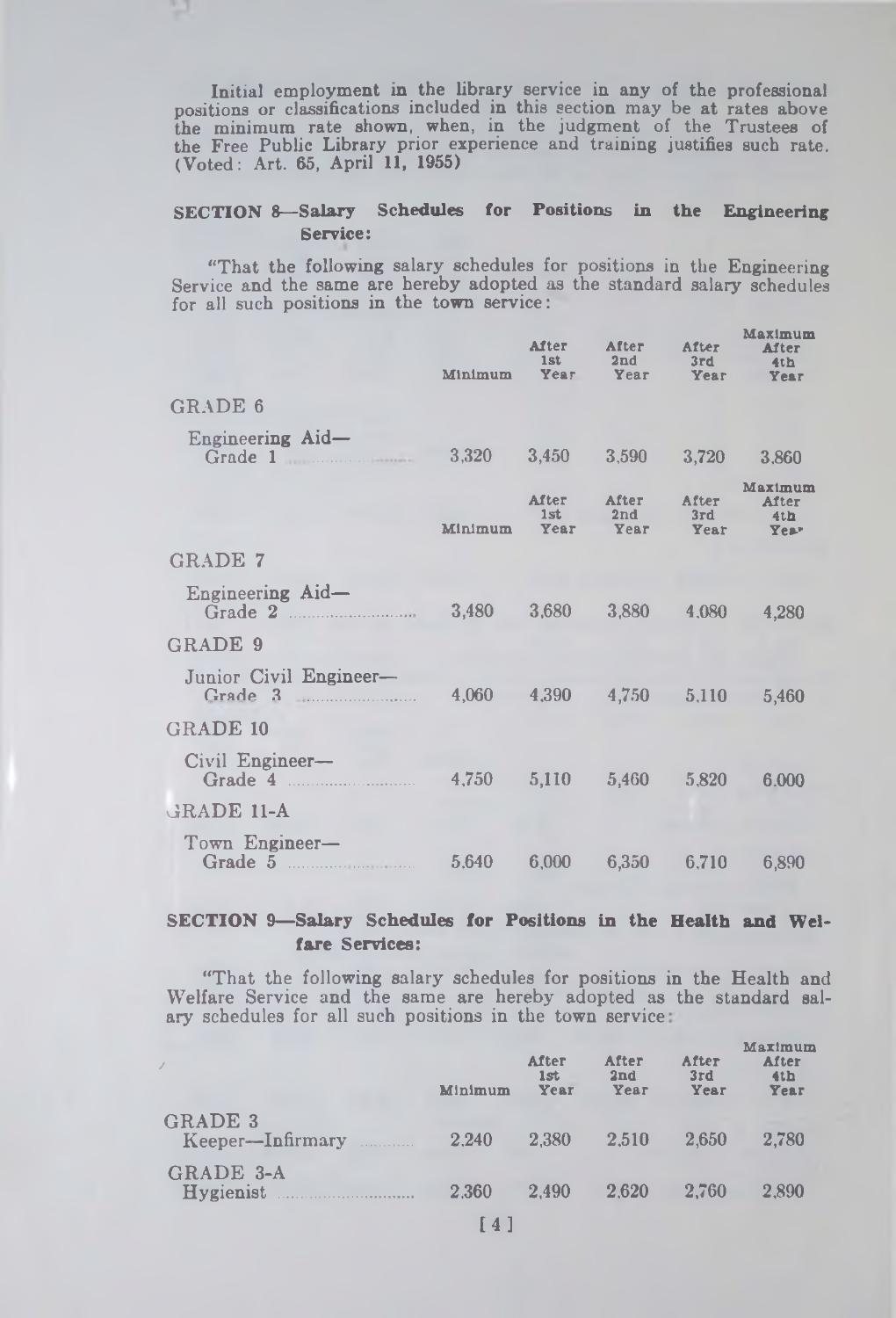|                                     |         |                      |                      |                      | Maximum                          |  |  |
|-------------------------------------|---------|----------------------|----------------------|----------------------|----------------------------------|--|--|
|                                     | Minimum | After<br>1st<br>Year | After<br>2nd<br>Year | After<br>3rd<br>Year | After<br>4 <sub>th</sub><br>Year |  |  |
| GRADE 6-C                           |         |                      |                      |                      |                                  |  |  |
| Public Health Nurse                 | 3.590   | 3.720                | 3,860                | 3.900                | 4,130                            |  |  |
| <b>GRADE 7</b>                      |         |                      |                      |                      |                                  |  |  |
| Social Worker<br>.                  | 3.480   | 3.680                | 3,880                | 4,080                | 4.280                            |  |  |
| GRADE 9                             |         |                      |                      |                      |                                  |  |  |
| Health Inspector                    | 4,060   | 4.390                | 4.750                | 5,110                | 5,460                            |  |  |
| Principal Social Work<br>Supervisor | 4.060   | 4.390                | 4.750                | 5.110                | 5.460                            |  |  |
| GRADE 10                            |         |                      |                      |                      |                                  |  |  |
| Commissioner of Veteran's           |         |                      |                      |                      |                                  |  |  |
|                                     | 4.750   | 5.110                | 5,460                | 5.820                | 6.000                            |  |  |
| <b>GRADE 11</b>                     |         |                      |                      |                      |                                  |  |  |
| Health Officer                      | 5.110   | 5.460                | 5.820                | 6.170                | 6.530                            |  |  |
| GRADE 11-A                          |         |                      |                      |                      |                                  |  |  |
|                                     | 5.640   | 6.000                | 6.350                | 6.710                | 6.890                            |  |  |

#### SECTION 10—Salary Schedules for Positions in the Mechanical and Construction Service:

"That the following salary schedules for positions in the Mechanical and Construction Service and the same are hereby adopted as the standard salary schedules for all such positions in the town service:

| GRADE 6-B                                        |                 |                |                |                |                |
|--------------------------------------------------|-----------------|----------------|----------------|----------------|----------------|
| Water Meter Inspector                            | 3,410           | 3,540          | 3,680          | 3,810          | 3,950          |
| GRADE 8                                          |                 |                |                |                |                |
| Cemetery Superintendent<br>Sealer of Weights and | 3.860           | 4.060          | 4.260          | 4.460          | 4,680          |
|                                                  | 3,860           | 4.060          | 4.260          | 4.460          | 4.680          |
| Water Registrar-Clerk to<br>the Board of Water   |                 |                |                |                |                |
| Commissioners                                    | 3,860           | 4,060          | 4,260          | 4,460          | 4 6 8 0        |
| <b>GRADE 8-A</b>                                 |                 |                |                |                |                |
| Inspector of Wire<br>Maintenance                 | 3,880           | 4.080          | 4,280          | 4,480          |                |
|                                                  |                 |                |                |                | 4,710          |
| GRADE 8-B                                        |                 |                |                |                |                |
| Supt. of Parks                                   | 4,160           | 4,360          | 4.570          | 4.780          | 4.940          |
| GRADE 8-C                                        |                 |                |                |                |                |
| Foreman-                                         |                 |                |                |                |                |
| Working Carpenter<br>-<br>Asst. Supt. of Wires   | 4,330<br>4.330  | 4.540<br>4.540 | 4.750<br>4.750 | 4,960<br>4.960 | 5.170<br>5,170 |
|                                                  |                 |                |                |                |                |
| <b>GRADE 9</b>                                   |                 |                |                |                |                |
| Supervisor Foreman<br><b>Highway Department</b>  | 4,060           | 4,390          | 4,750          | 5,110          | 5,460          |
| $\text{A}$ sst. Supt.—                           |                 |                |                |                |                |
| Water Department                                 | 4.060           | 4,390          | 4,750          | 5,110          | 5,460          |
|                                                  | <b>P. A. T.</b> |                |                |                |                |

15]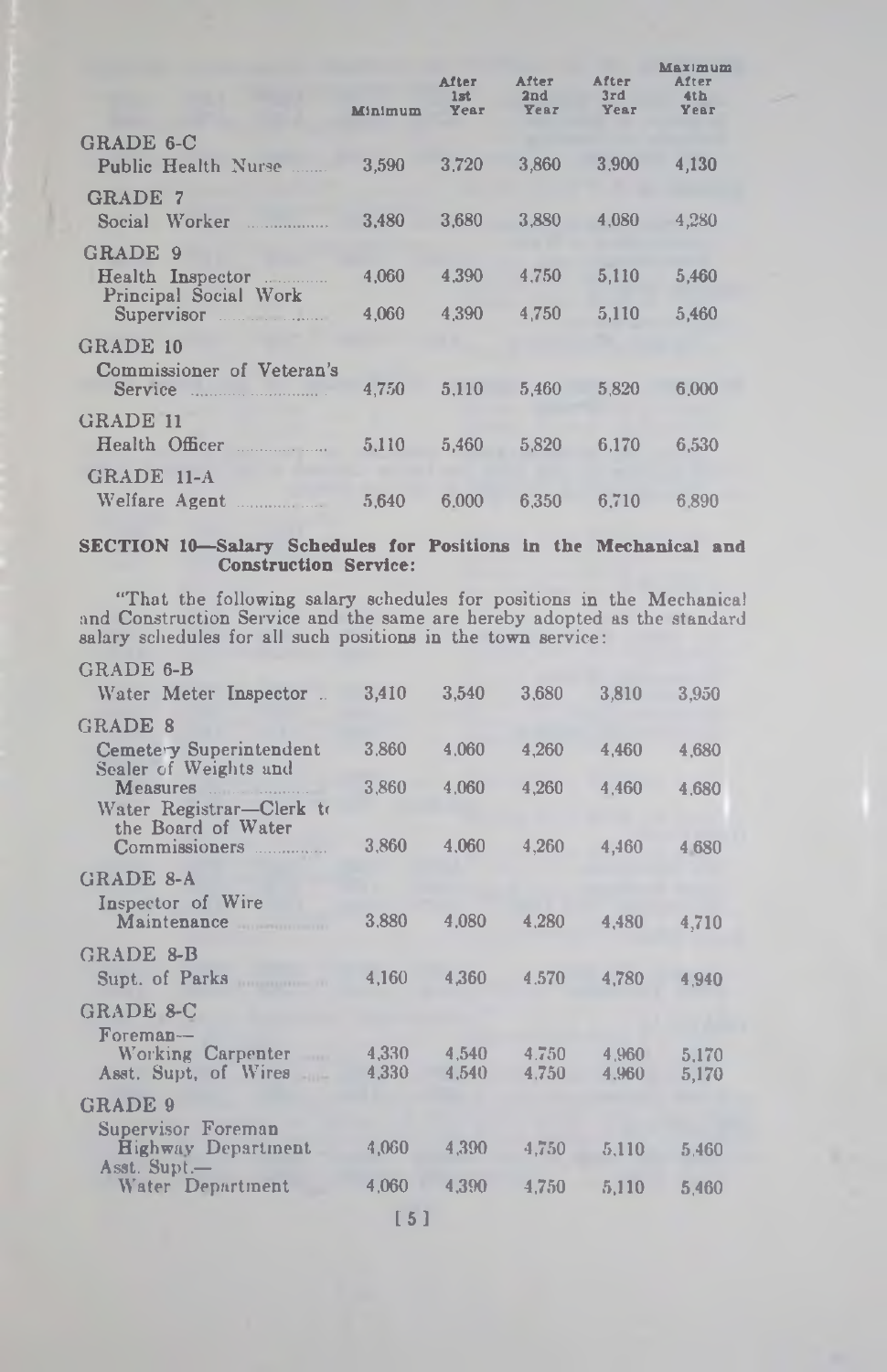## GRADE 10

| Asst. Supt. of Highways<br>Inspector of Buildings<br>Inspector of Plumbing<br>and Sanitation | 4,750<br>4,750<br>4.750 | 5,110<br>5,110<br>5,110 | 5,460<br>5,460<br>5.460 | 5,820<br>5.820<br>5.820 | 6.000<br>6.000<br>6,000 |
|----------------------------------------------------------------------------------------------|-------------------------|-------------------------|-------------------------|-------------------------|-------------------------|
| <b>GRADE 11</b>                                                                              |                         |                         |                         |                         |                         |
| Superintendent of Wires                                                                      | 5,110                   | 5,460                   | 5,820                   | 6.170                   | 6,530                   |
| Superintendent of Water<br>Department                                                        | 5.110                   | 5,460                   | 5.820                   | 6.170                   | 6.530                   |
| GRADE 11-B                                                                                   |                         |                         |                         |                         |                         |
| Superintendent of<br>Highway Department                                                      | 6.000                   | 6.500                   | 7.000                   | 7.500                   | 8.000                   |

## SECTION 11— Salary Schedules for Positions in **the** Public **Safety** Service:

"That the following salary schedules for positions in the Public Safety Service and the same are hereby adopted as the standard salary schedules for all such positions in the town service:

|                                                                                         |                         | Minimum                     | After<br>1st<br>Year    | After<br>2nd<br>Year    | Maximum<br>After<br>3rd<br>Year        |
|-----------------------------------------------------------------------------------------|-------------------------|-----------------------------|-------------------------|-------------------------|----------------------------------------|
| GRADE 6-E                                                                               |                         |                             |                         |                         |                                        |
| Fireman (Private)<br>Fire Alarm Signal Operator<br>Patrolman<br>.<br>Stenographer-Clerk |                         | 4,090<br>4.090<br>4,090     | 4.230<br>4.230<br>4.230 | 4,370<br>4.370<br>4.370 | 4,510<br>4,510<br>4.510                |
| (Male-Police)<br>Wagonman Clerk<br>Chauffeur-Mechanician                                |                         | 4.090<br>4.090<br>4,090     | 4.230<br>4.230<br>4.230 | 4.370<br>4.370<br>4,370 | 4.510<br>4,510<br>4,510                |
|                                                                                         | Minimum                 | <b>After</b><br>1st<br>Year | After<br>2nd<br>Year    | After<br>3rd<br>Year    | Maximum<br><b>After</b><br>4th<br>Year |
| GRADE 8-C                                                                               |                         |                             |                         |                         |                                        |
| Fire Lieutenant<br>Police Sergeants<br>Mechanician-Fire Dept.                           | 4.320<br>4.320<br>4.320 | 4.530<br>4,530<br>4,530     | 4.740<br>4.740<br>4.740 | 4.950<br>4.950<br>4.950 | 5,110<br>5.110<br>5.110                |
| <b>GRADE 9-A</b>                                                                        |                         |                             |                         |                         |                                        |
| Captain-Fire Dept.<br>1.1.1.1.1.1<br>Police Lieutenant                                  | 4.480<br>4.480          | 4,840<br>4.840              | 5.200<br>5.200          | 5.550<br>5,550          | 5,630<br>5,630                         |
| <b>GRADE 10</b>                                                                         |                         |                             |                         |                         |                                        |
| Deputy Chief<br>(Fire Dept.)<br>Police Captain                                          | 4,750<br>4.750          | 5.110<br>5,110              | 5.460<br>5,460          | 5.820<br>5,820          | 6,000<br>6,000                         |
| GRADE 11-A                                                                              |                         |                             |                         |                         |                                        |
| Chief (Fire Dept.)<br>.<br>Police Chief                                                 | 5.640<br>5.640          | 6.000<br>6.000              | 6.350<br>6.350          | 6.710<br>6.710          | 6.890<br>6.890                         |
|                                                                                         |                         |                             |                         |                         |                                        |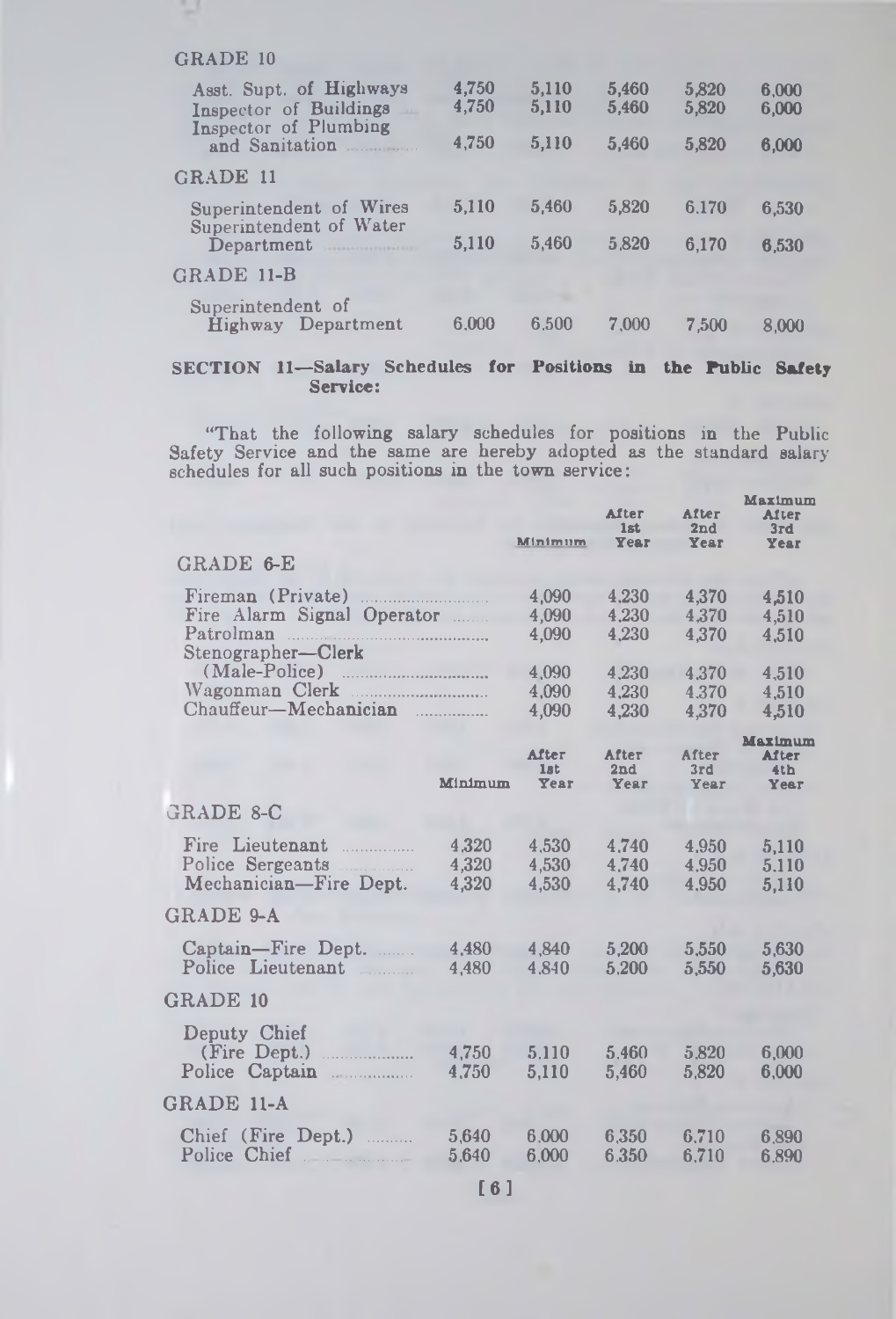#### SECTION Il-A—Salary Schedules for Positions in the Mechanical and Construction Service:

| <b>HOURLY WAGE SCHEDULES</b>                          |                                                            |  |  |
|-------------------------------------------------------|------------------------------------------------------------|--|--|
| Group A-Laborer (unskilled)                           | Hourly Rate \$1.72 per hour                                |  |  |
| Group B-Laborer (skilled)<br>Motor Equipment Operator | Hourly Rate \$1.78 per hour                                |  |  |
| Grade 1<br>Motor Equipment Operator                   | Hourly Rate \$1.78 per hour                                |  |  |
|                                                       | Hourly Rate \$1.78 per hour                                |  |  |
| Painter                                               | Hourly Rate \$1.78 per hour                                |  |  |
| Garage Man                                            | Hourly Rate \$1.83 per hour                                |  |  |
| Group C-Construction Handyman                         |                                                            |  |  |
| (Park Dept.)<br>Motor Equipment Operator              | Hourly Rate \$1.83 per hour                                |  |  |
| Grade 3                                               | Hourly Rate \$1.83 per hour                                |  |  |
| Tree Climber<br>Tree Surgeon                          | Hourly Rate \$1.83 per hour<br>Hourly Rate \$1.83 per hour |  |  |
|                                                       |                                                            |  |  |
| Group D-Blacksmith                                    | Hourly Rate \$1.95 per hour                                |  |  |
|                                                       | Hourly Rate \$1.95 per hour<br>Hourly Rate \$1.95 per hour |  |  |
| Motor Equipment                                       |                                                            |  |  |
|                                                       | Hourly Rate \$1.95 per hour                                |  |  |
| Painter (Skilled)                                     | Hourly Rate \$1.95 per hour                                |  |  |
| Storekeeper                                           | Hourly Rate \$1.95 per hour<br>Hourly Rate \$1.95 per hour |  |  |
| Timekeeper<br>Water System Maintenance                |                                                            |  |  |
| Craftsman                                             |                                                            |  |  |
|                                                       | Hourly Rate \$1.95 per hour                                |  |  |
| Group E-Cement Finisher                               | Hourly Rate \$2.00 per hour                                |  |  |
| Shovel Operator                                       | Hourly Rate \$2.00 per hour                                |  |  |
| Foreman-Highway Dept                                  | Hourly Rate \$2.00 per hour                                |  |  |
| Foreman-Park Dept.<br>Water Service-                  | Hourly Rate \$2.00 per hour                                |  |  |
| Working Foreman<br>Working Foreman-                   | Hourly Rate \$2.00 per hour                                |  |  |
| Cemetery <b>Example</b><br>Working Foreman-           | Hourly Rate \$2.00 per hour                                |  |  |
| Painter<br>Working Foreman-                           | Hourly Rate \$2.00 per hour                                |  |  |
| Tree Dept.<br>Working Foreman-                        | Hourly Rate \$2.00 per hour                                |  |  |
| Highway <b>Expanding Strategies</b>                   | Hourly Rate \$2.00 per hour                                |  |  |
| Group F-Water Meter Repair                            | Hourly Rate \$2.17 per hour                                |  |  |
| Group G-Motor Equipment Maintenance                   |                                                            |  |  |
| Foreman <b>Example 2018</b><br>Water Construction     | Hourly Rate \$2.33 per hour                                |  |  |
| Foreman                                               | Hourly Rate \$2.33 per hour                                |  |  |
|                                                       |                                                            |  |  |

An employee who has received official title classification or classifications as provided in Chapter X Section 2, 3, and 11A, shall thereafter receive not less than the hourly rate of pay provided for the highest title classification attained by him. **(Voted: Art. 30, April 16, 1956. To repeal and strike out the foregoing paragraph.)**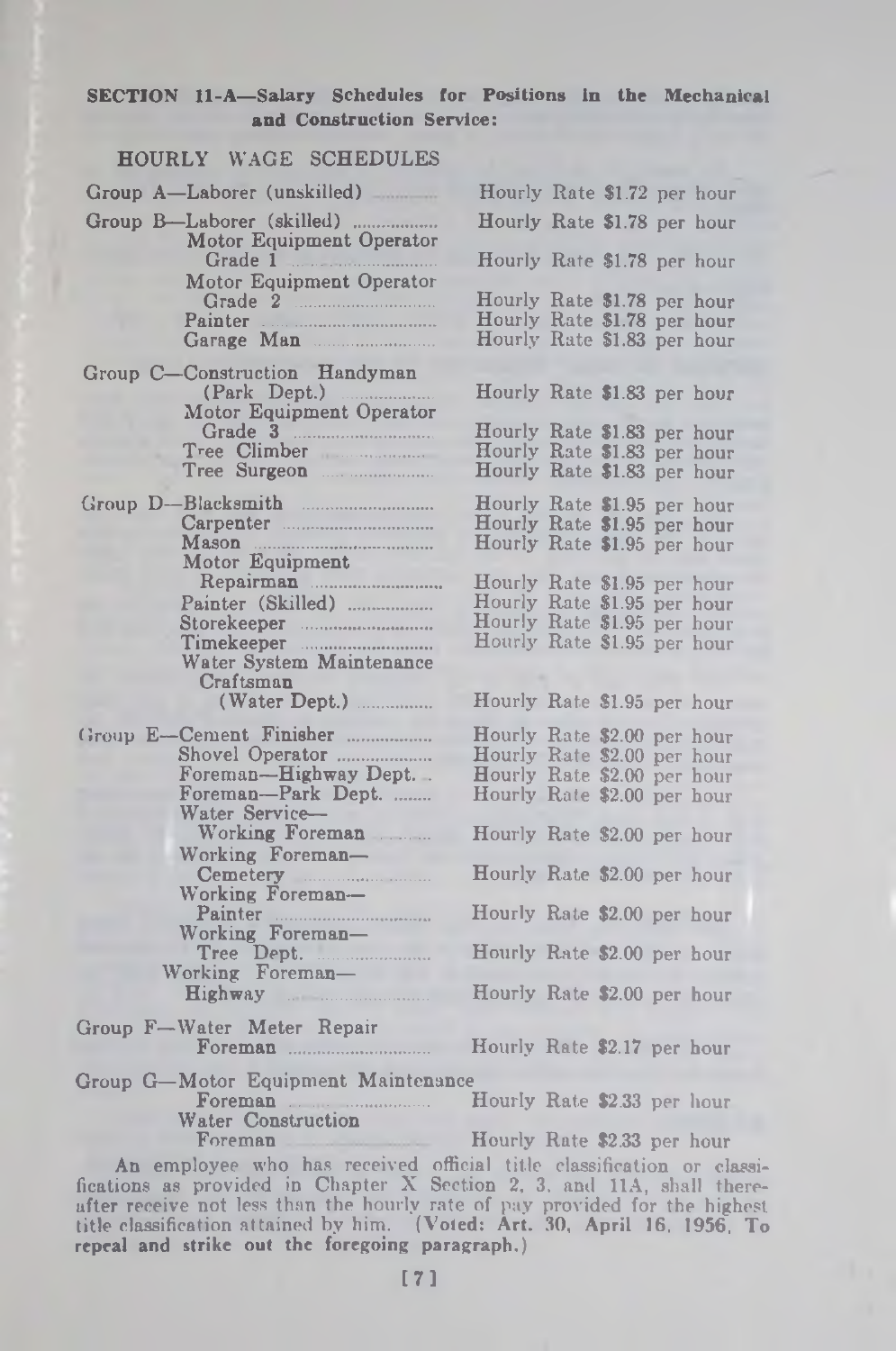An employee performing work of classification or grade higher than his official title classification shall receive the hourly rate of pay provided for such higher classification, or grade, while performing sueh work.

An employee shall not be reduced in official title classification or grade except after proper hearing duly had. (Voted: Art. 61, April 11, 1955.)

# **SECTION 11-B— Salary Schedules for Positions in the Recreation Service**

#### GRADE 10

Recreation Director 4,750 5,110 5.460 5.820 6,00

## SECTION 12—Initial Adjustments to the Compensation Plan.

That in order to bring all salary rates into conformity with those provided in the compensation plan, the following rules of application and adjustment shall be effective in fixing the rates of pay of incumbents of positions at the time any salary range included in the compensation plan or any amendment thereto takes effect:

(a) The rate of pay of an employee receiving less than the minimum of the range prescribed for the class to which his position is allocated shall be increased to the minimum except when the amount under the minimum is less than one increment when paragraph C shall apply.

(b) If the present salary is above the maximum prescribed in the new schedule, the present incumbent shall continue at the present salary and the schedule shall not apply until the position is vacated.

(c) The rate of pay of an employee receiving compensation between any two rates between the minimum and maximum of the range prescribed for the class to which his position is allocated shall be adjusted to an equivalent of one full increment each year within the salary range until he reaches his maximum.

(d) Annual increment shall become effective on the anniversary day of each year following appointment, or following final adoption of t us plan, unless there is filed written objection thereto by the appropriate appointing authority with the Town Auditor on or before the expiration of each said year.

SECTION 13. That if any section, subsection, sentence, clause phrase, or figure of this by-law is for any reason held to be unconstitutional or invalid, such decision and invalidity or voidance shall not affect the validity of the remaining portions of this by-law.

SECTION 14. That this by-law shall take effect and be in force from and after the earliest period allowed by law.

ATTEST:

s/ GEORGE B. WELLMAN,

Town Clerk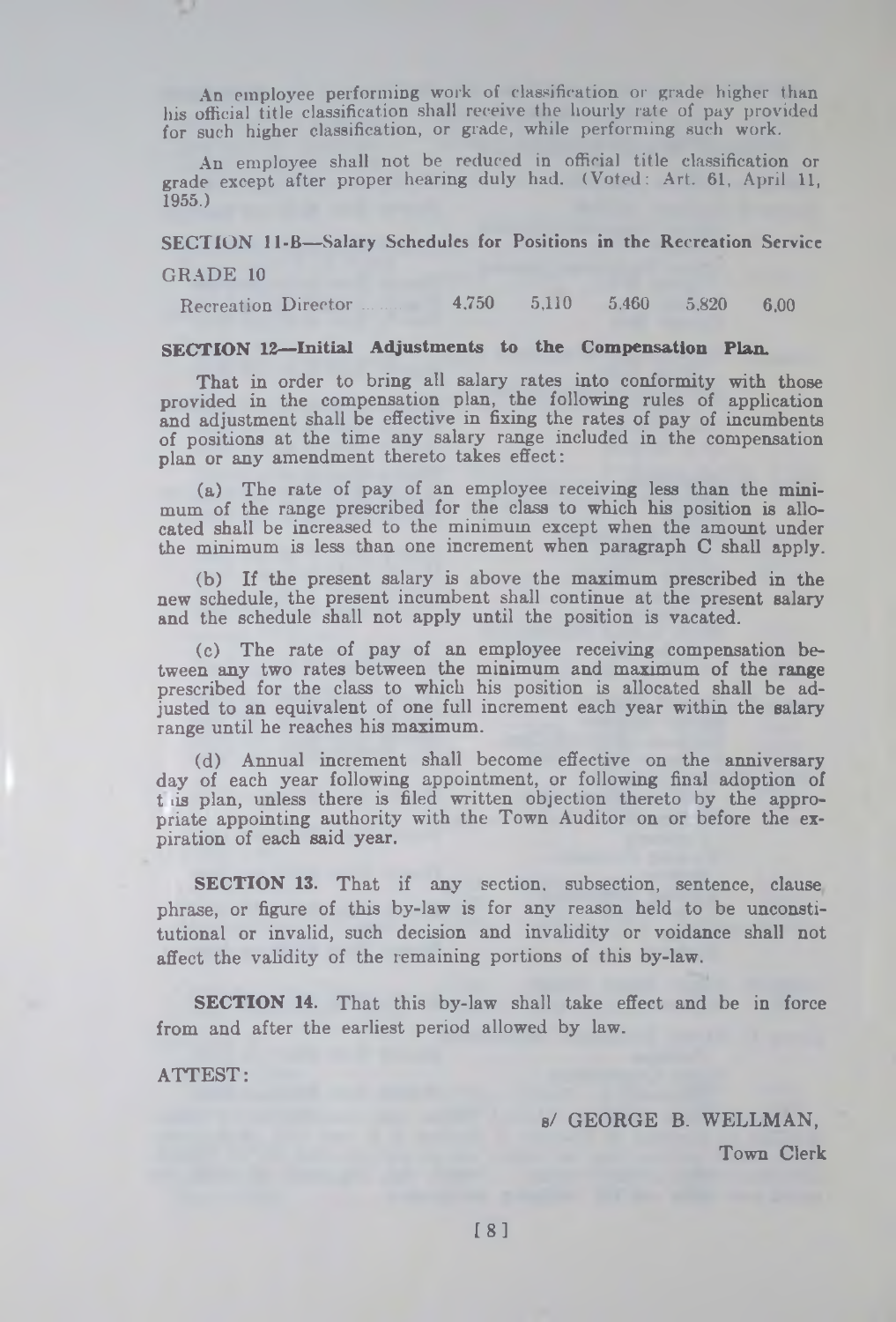The foregoing Chapter 10, Sections 1-14 inclusive was originally adopted at Adjourned Annual Town Meeting, April 13, 1949 and amended from time to time thereafter.

SECTION 15. The Moderator shall annually appoint a Committee under this Chapter of the By-Laws to be known as the Advisory Board of Review, composed of ten members, two of whom shall be members of the Board of Selectmen, three of whom shall be members of the Finance Committee, two of whom shall be Town employees, one of whom shall be of those employees classified under Chapter X, section 11-A, and the other three residents of the Town, not Town office holders or Town employees, whose duty it shall be to hold hearings, make investigations and recommendations to the Town Meeting concerning all requested changes of classifications, grades and salary schedules included in Chapter 10 of the Town By-laws. The Moderator shall appoint members to fill vacancies in such Committee whenever vacancies occur. Said Advisory Board of Review shall file its annual report with the Board of Selectmen and the Finance Committee not later than the thirty-first day of December in each year. Upon receipt of such report, the Finance Committee shall, after consideration of the subject matter, make a report to the Town Meeting as a part of its estimates of Town expenditures, together with such recommendations as the Finance Committee deems expedient. (Voted: Art. 40, March 26, 1951; amended Art. 62, April 11, 1955.)

Amendment to Section 15 (Art. 31, April 16, 1956): The Town Meeting shall not consider and vote any amendment to Chapter 10, unless the proposed amendment has first been considered by the Advisory Board of Review and the Finance Committee, and the Report of the Advisory Board of Review thereon is made to the Town Meeting.

**SECTION 16.** The foregoing salary schedules shall be deemed the standard base salaries for the ordinary number of hours. In addition to said standard base salary, there shall be paid to each employee subject to this Chapter, effective January 1, 1952, Cost of Living Allowance Said salary schedules shall be considered comparable to the Retail Price Index in Massachusetts, Department of Labor and Industries, Division on the Necessaries of Life, as established as of April, 1949, namely 159.4 per cent and the Cost of Living Allowance shall equal all points in excess of 159.4 computed as hereinafter specified.

Beginning January 1, 1952, the Cost of Living Allowance will be based upon The Retail Price Index for the preceding month, namely, December, 1951. In computing the amount of percentage increase, or decrease, in Cost of Living Allowance based upon the said Price Index, fractions of less than one-half percentage point shall be disregarded. Thereafter on the first day of April, July, October and January, the rate of Cost of Living Allowance shall be re-computed in like manner and the newly recomputed rate shall become effective for the pay period commencing next following the said first day of April, July. October or January.

Cost of Living Allowance shall not apply to overtime services, but shall be paid regardless of earned annual increments.

Voted (Art. 16, August 6, 1956): To amend the present existing By-Laws of the Inhabitants of Watertown in Chapter 10 thereof by repealing and striking out section 16, 17, and 18, effective as of January 1, 1956, for the current year.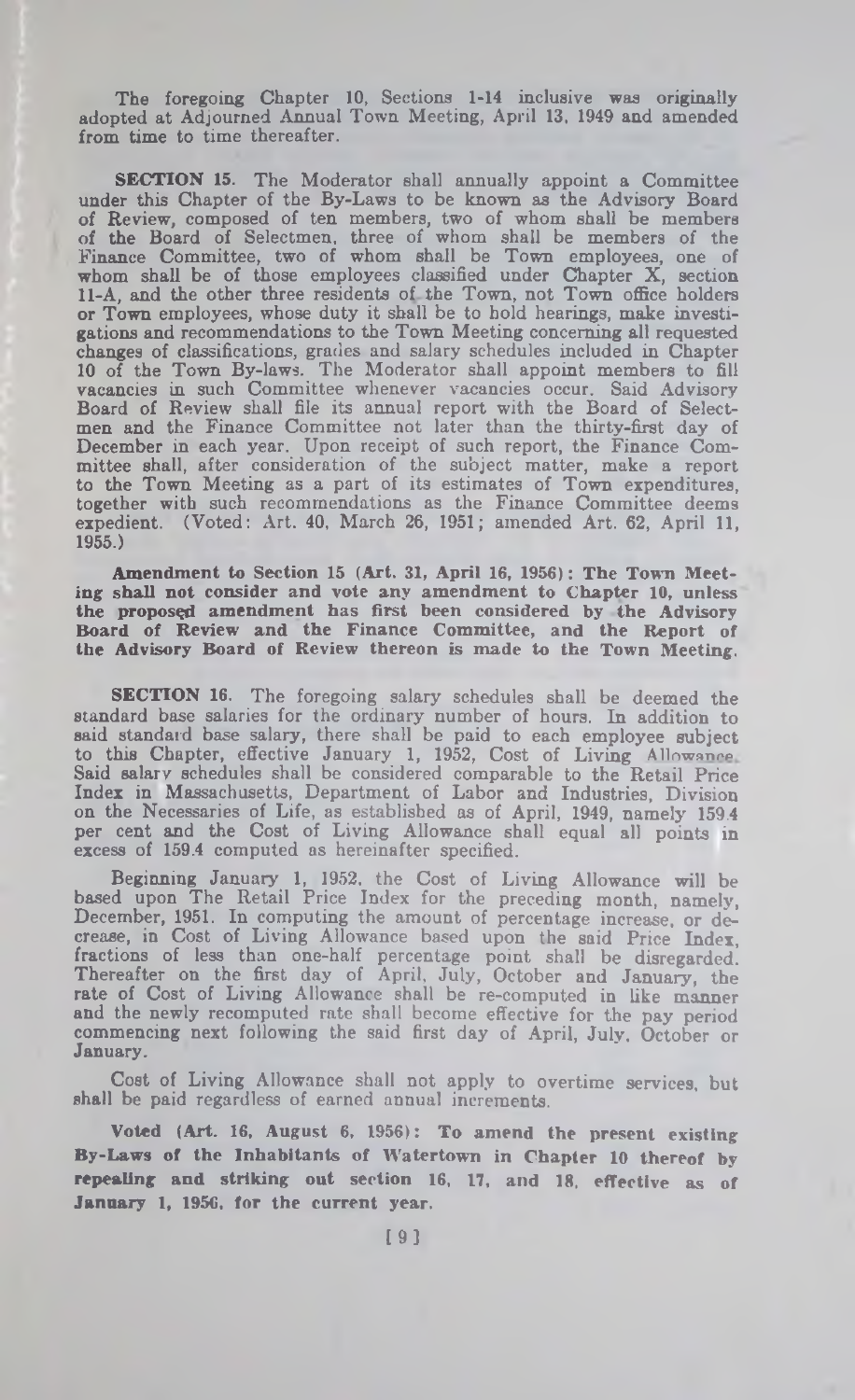SECTION 17. The Cost of Living Allowance referred to in Section 16 shall be paid also to all officers and employees, whether or not subject to this chapter, including temporary, part-time, military substitute, and all other regularly employed personnel, whether elected or appointed. Said allowances shall not be termed or construed to be a portion of the regular compensation of any officer or employee not of a permanent nature.

Voted (Art. 16, August 6, 1956): To amend the present existing By-Laws of the Inhabitants of Watertown in Chapter 10 thereof by repealing and striking out section 16, 17, and 18, effective as of January 1, 1956, for the current year.

SECTION 18. The Cost of Living Allowance referred to in Section 16 shall not be construed in any manner as to increase or reduce the standard base salary schedule.

(Sections 16-17-18 originally voted March 17, 1952 under Article 23)

Voted (Art. 16, August 6, 1956): To amend the present existing By-Laws of the Inhabitants of Watertown in Chapter 10 thereof by repealing and striking out section 16, 17, and 18, effective as of January 1, 1956, for the current year.

## SECTION 19— Subsequent Adjustments to the Compensation Plan.

All employees of the Town who were receiving a salary above the maximum prescribed when Chapter 10 of these By-Laws was adopted and who under the provisions of said Chapter 10, Section 12, Clause (b) continued thereafter to receive a salary in excess of the salary schedules for their respective positions shall receive an increment in salary equal to the increment granted other employees in the same classification by subsequent changes of the salary schedules for such position and the said schedules shall not apply until the position is vacated.

This provision shall be retroactive to January 1, 1952. (Section 19, voted May 26, 1952 under Article 11.)

ATTEST:

υ

s/ GEORGE B. WELLMAN,<br>s/ GEORGE B. WELLMAN,<br>Town Clerk Town Clerk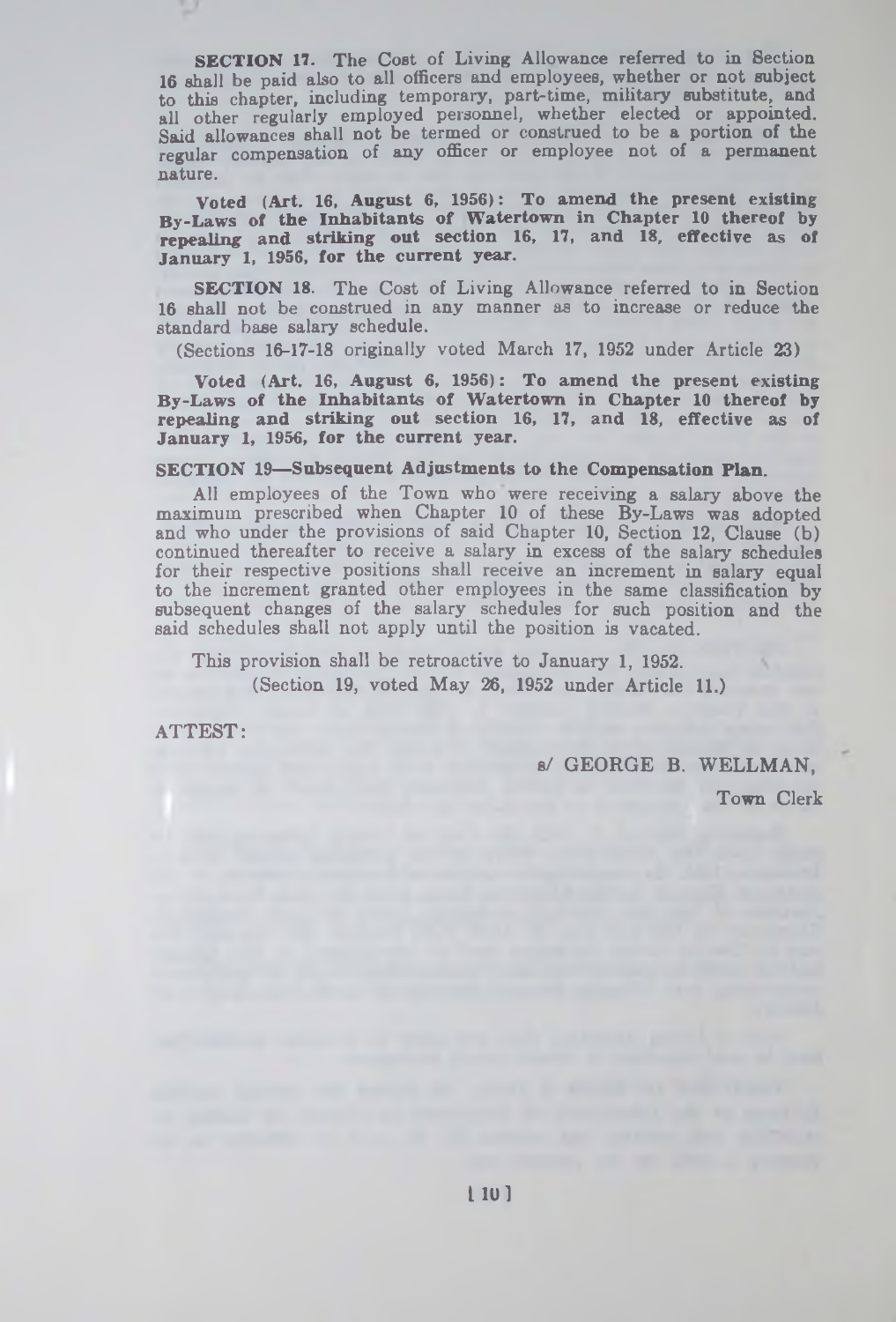|                |                         |                                     |              | <b>Salary</b>   |
|----------------|-------------------------|-------------------------------------|--------------|-----------------|
| Grade          | Section                 | Title                               |              | Minimum Maximum |
| $\overline{2}$ | $6\phantom{1}$          | Institution House Worker            | \$2150       | 2600            |
|                | 6                       | Janitress                           | 2150         | 2600            |
|                | 6                       | Matron-Infirmary                    | 2150         | 2600            |
| 3              | $\overline{7}$          | Library Assistant                   | 2240         | 2780            |
|                | 9                       | Keeper-Infirmary                    | 2240         | 2780            |
| $3-A$          | 4                       | Clerk-Cashier                       | 2490         | 2890            |
|                | $\overline{\mathbf{4}}$ | Junior Clerk                        | 2490         | 2890            |
|                | 4                       | Junior Clerk-Stenographer           | 2490         | 2890            |
|                | 4                       | Junior Clerk-Typist                 | 2490         | 2890            |
|                | 9                       | <b>Hygienist</b>                    | 2360         | 2890            |
| 4              | $\overline{\mathbf{4}}$ | Senior Clerk                        | 2890         | 3300            |
|                | 4                       | Senior Clerk-Stenographer           | 2890         | 3300            |
|                | $\overline{\mathbf{4}}$ | Senior Clerk-Typist                 | 2890         | 3300            |
|                | 4                       | Telephone Operator                  | 2890         | 3300            |
|                | 4                       | Senior Clerk Typist-Billing         |              |                 |
|                |                         | Machine Operator                    | 2890         | 3300            |
|                | 4                       | Transcribing Machine Operator       | 2890         | 3300            |
|                | 7                       | Sub-Professional Library Technician | 2760         | 3300            |
| $5-A$          | $\overline{\mathbf{4}}$ | Permanent Assistant Registrar       | 3300         | 3700            |
|                | 7                       | General Assistants, Library         | 3300         | 3700            |
| $5 - B$        | 6                       | Junior Building Custodian           | 3320         | 3720            |
| 6              | 4                       | Principal Clerk                     | 3450         | 3860            |
|                | 4                       | Principal Clerk-Stenographer        | 3450         | 3860            |
|                | 4                       | Principal Clerk-Typist              | 3450         | 3860            |
|                | 4                       | Confidential Secretary to Selectmen | 3450         | 3860            |
|                | 8                       | Engineering Aid (Grade 1)           | 3320         | 3860            |
| $6 - B$        | 6                       | Senior Building Custodian           | 3590         | 3990            |
|                | 7                       | Junior Department Heads, Library    | 3410         | 3950            |
|                | 10                      | Water Meter Inspector               | 3410         | 3950            |
| $6 - C$        | 9                       | Public Health Nurse                 | 3590         | 4130            |
| $6-E$          | 11                      | Chauffeur-Mechanician               |              |                 |
|                | 11                      | Patrolman                           | 4090<br>4090 | 4510            |
|                | 11                      | Stenographer-Clerk (Male) (Police)  | 4090         | 4510<br>4510    |
|                | 11                      | Wagonman-Clerk (Police)             | 4090         | 4510            |
|                | 11                      | Fire Alarm Signal Operator          | 4090         | 4510            |
|                | 11                      | <b>Firefighter</b> (Private)        | 4090         | 4510            |
|                |                         |                                     |              |                 |
| $\overline{7}$ | $\overline{7}$          | Senior Department Heads             | 3480         | 4280            |
|                | 9                       | Social Worker                       | 3480         | 4280            |
|                | 8                       | <b>Engineering Aid (Grade 2)</b>    | 3480         | 4280            |
| 8              | 5                       | Forestry Foreman                    | 3860         | 4680            |
|                | 10                      | Cemetery Superintendent             | 3860         | 4680            |
|                | 10                      | Sealer of Weights and Measures      | 3860         | 4680            |
|                | 10                      | Water Registrar, Clerk to Board of  |              |                 |
|                |                         | Water Commissioners                 | 3860         | 4680            |

## JOB CLASSIFICATIONS BY GRADE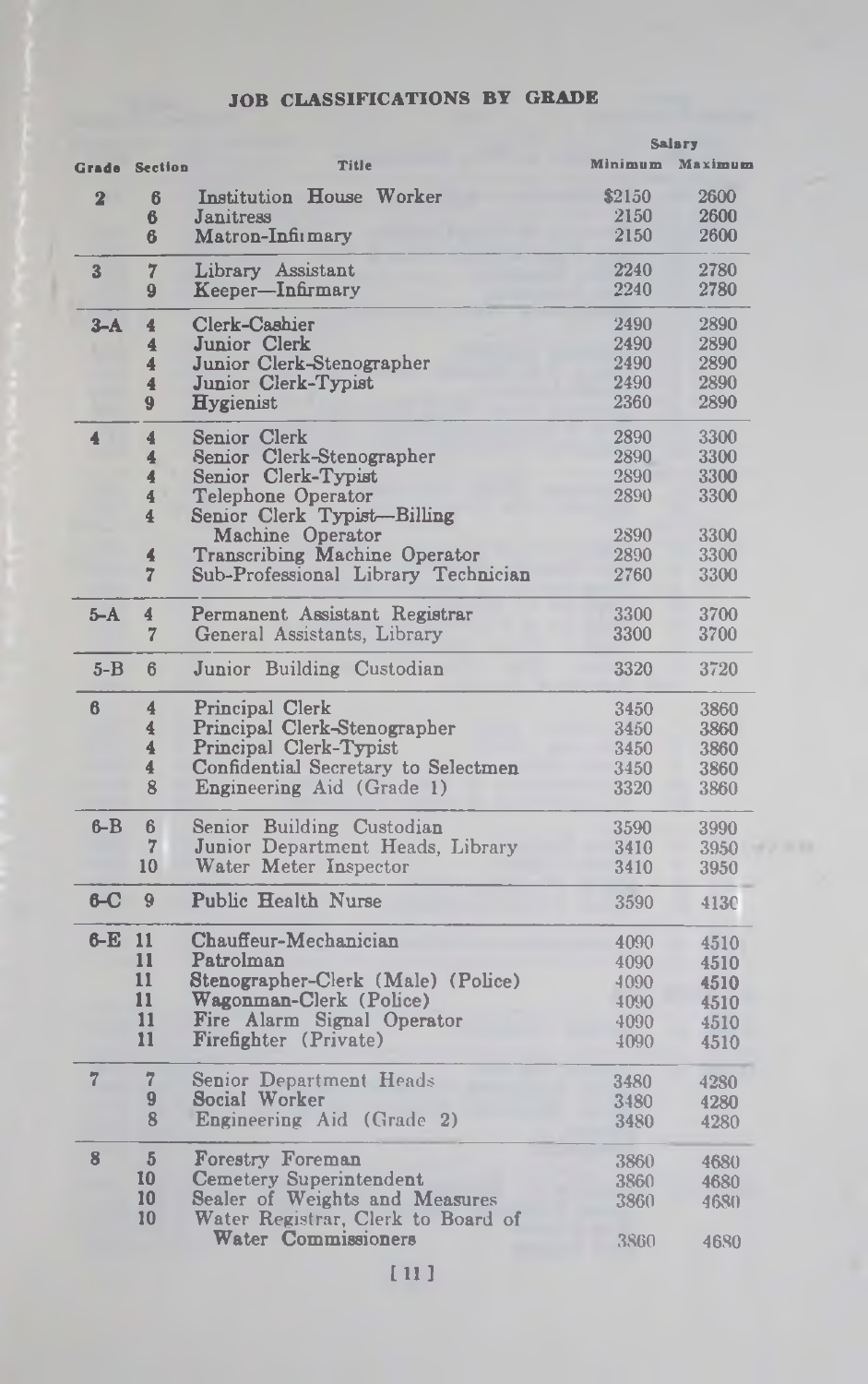|          |                      | Title                                   | <b>Salary</b><br>Minimum<br>Maximum |      |
|----------|----------------------|-----------------------------------------|-------------------------------------|------|
|          | <b>Grade</b> Section |                                         |                                     |      |
| 8-A 10   |                      | Inspector of Wire Maintenance           | 3880                                | 4710 |
| $8 - B$  | 10                   | Superintendent of Parks                 | 4160                                | 4940 |
| $8-C$    | -10                  | Foreman, Working Carpenter              | 4330                                | 5170 |
|          | 10                   | Asst. Superintendent Poles & Wires      | 4330                                | 5170 |
|          | 11                   | Police Sergeant                         | 4320                                | 5110 |
|          | 11                   | Fire Lieutenant                         | 4320                                | 5110 |
|          | 11                   | Mechanician (Fire Department)           | 4320                                | 5110 |
| 9        | 7                    | Assistant Librarian                     | 4060                                | 5460 |
|          | 8                    | Junior Civil Engineer (Grade 3)         | 4060                                | 5460 |
|          | 9                    | <b>Health Inspector</b>                 | 4060                                | 5460 |
|          | 9                    | Principal Social Work Supervisor        | 4060                                | 5460 |
|          | 10                   | Asst. Superintendent Water Department   | 4060                                | 5460 |
|          | 10                   | Supervisor Foreman (Highway Department) | 4060                                | 5460 |
| $9-A$    | 11                   | Lieutenant (Police Department)          | 4480                                | 5630 |
|          | 11                   | Captain (Fire Department)               | 4480                                | 5630 |
| 10       | 10                   | Assistant Superintendent of Highway     | 4750                                | 6000 |
|          | 8                    | Civil Engineer (Grade 4)                | 4750                                | 6000 |
|          | 9                    | Commissioner of Veterans' Service       | 4750                                | 6000 |
|          | 10                   | Inspector of Buildings                  | 4750                                | 6000 |
|          | 10                   | Inspector of Plumbing and Sanitation    | 4750                                | 6000 |
|          | 11                   | Captain (Police Department)             | 4750                                | 6000 |
|          | 11                   | Deputy Chief (Fire Department)          | 4750                                | 6000 |
|          | $11-B$               | <b>Recreation</b> Director              | 4750                                | 6000 |
| 11       | $\overline{4}$       | Purchasing Agent                        | 5100                                | 6530 |
|          | $\overline{7}$       | Librarian (Chief)                       | 5110                                | 6530 |
| 11       | 9                    | Health Officer                          | 5110                                | 6530 |
|          | 10                   | Superintendent of Poles and Wires       | 5110                                | 6530 |
|          | 10                   | Superintendent of Water Department      | 5110                                | 6530 |
| $11-A$   | 8                    | Town Engineer                           | 5640                                | 6890 |
|          | 9                    | Welfare Agent                           | 5640                                | 6890 |
|          | 11                   | Chief, Fire Department                  | 5640                                | 6890 |
|          | 11                   | Chief, Police Department                | 5640                                | 6890 |
| $11 - B$ | 10                   | Superintendent of Highway Department    | 6000                                | 8000 |
|          |                      |                                         |                                     |      |

# **SECTION 11-A**

| Group A                   | Laborer (Unskilled)                                                                                                   | $$1.72$ per hour                                                                  |
|---------------------------|-----------------------------------------------------------------------------------------------------------------------|-----------------------------------------------------------------------------------|
| Group B                   | Laborer (Skilled)<br>Motor Equipment Operator (Grade 1)<br>Motor Equipment Operator (Grade 2)<br>Painter<br>Garageman | 1.78 per hour<br>1.78 per hour<br>1.78 per hour<br>1.78 per hour<br>1.83 per hour |
| ${\rm Group} \;\;{\rm C}$ | Construction Handyman (Park Dept.)<br>Motor Equipment Operator (Grade 3)<br>Tree Climber<br>Tree Surgeon              | 1.83 per hour<br>1.83 per hour<br>1.83 per hour<br>1.83 per hour                  |